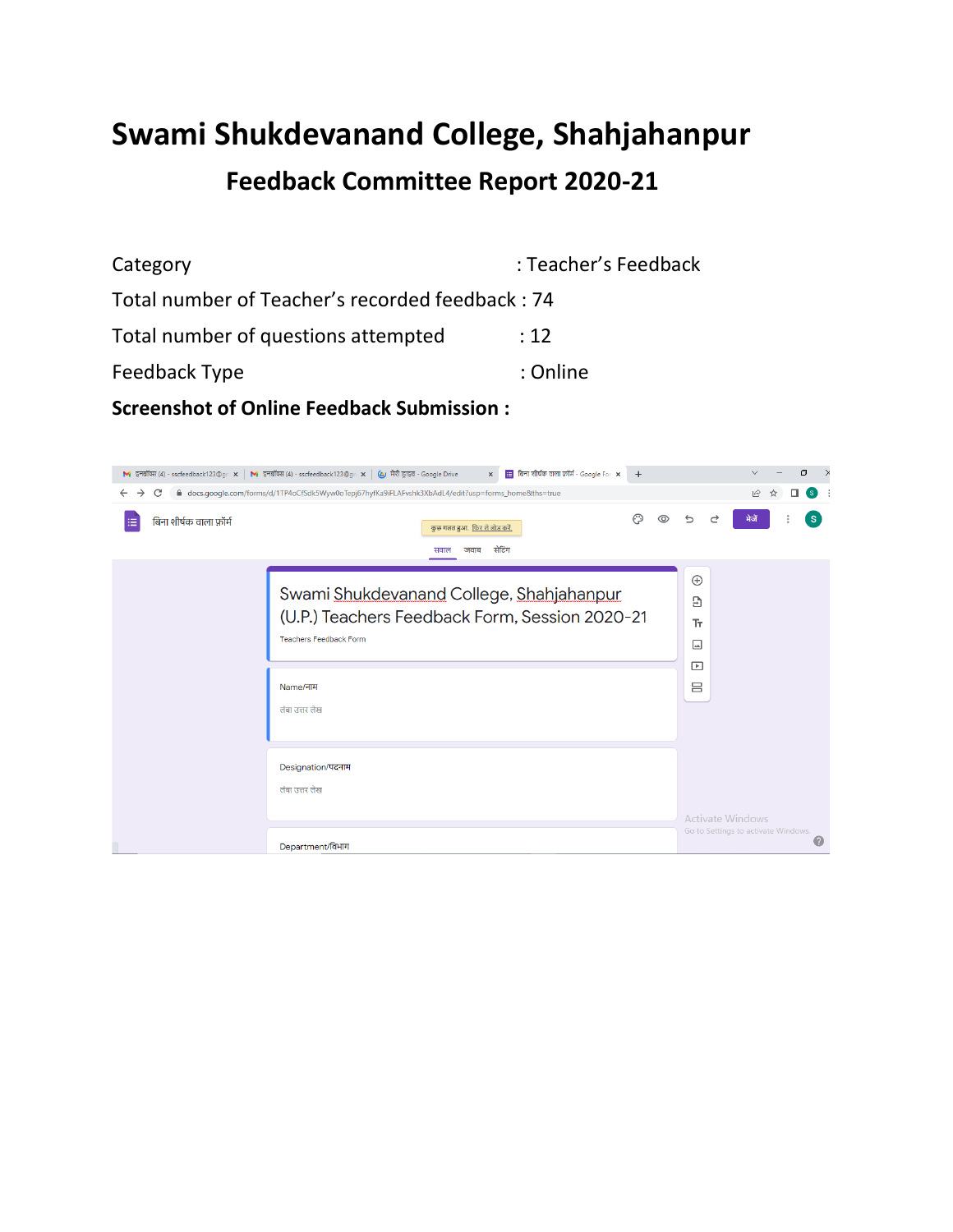| Q.No.          | <b>Nature of Question</b>                                                                     | $%$ of         | % of         | % of           | % of           | % of         |
|----------------|-----------------------------------------------------------------------------------------------|----------------|--------------|----------------|----------------|--------------|
|                |                                                                                               | <b>Strongl</b> | <b>Agree</b> | <b>Neutr</b>   | <b>Disagr</b>  | <b>Stro</b>  |
|                |                                                                                               | y Agree        |              | al             | ee             | ngly         |
|                |                                                                                               |                |              |                |                | <b>Disa</b>  |
|                |                                                                                               |                |              |                |                | gree         |
| $\mathbf{1}$   | The syllabus of the subject is<br>suitable as per requirement.                                | 43             | 53           | $\overline{2}$ | $\mathbf{1}$   | $\mathbf{1}$ |
| $\overline{2}$ | Behaviour of the student is<br>disciplined and goal oriented.                                 | 43             | 51           | $\overline{4}$ | $\mathbf{1}$   | $\mathbf{1}$ |
| 3              | Most of the students in the class<br>are interested in studies.                               | 43             | 55           | $\mathbf{1}$   | $\mathbf{1}$   | $\mathbf 0$  |
| $\overline{4}$ | The relationship between the<br>teachers and the students is<br>cooperative.                  | 61             | 37           | $\mathbf{1}$   | $\mathbf{1}$   | $\mathbf 0$  |
| 5              | You can tell your problems to the<br>principal without any hesitation.                        | 80             | 18           | $\mathbf{1}$   | $\mathbf{1}$   | $\mathbf 0$  |
| 6              | Working style of the principal is<br>democratic and positive.                                 | 69             | 29           | $\mathbf{1}$   | $\mathbf{1}$   | $\mathbf 0$  |
| $\overline{7}$ | The principal acts as a connecting<br>link between the managing<br>committee and the teacher. | 63             | 35           | $\mathbf{1}$   | $\mathbf{1}$   | $\mathbf 0$  |
| 8              | The problems of the teachers are<br>resolved on the priority.                                 | 53             | 45           | $\mathbf{1}$   | $\mathbf{1}$   | $\mathbf 0$  |
| 9              | Office related work is completed<br>on time and easily.                                       | 51             | 41           | 5              | $\overline{2}$ | $\mathbf{1}$ |
| 10             | The college has ample materials<br>and facilities for studies.                                | 67             | 27           | 3              | $\overline{2}$ | 1            |
| 11             | Basic requirements are met easily.                                                            | 61             | 31           | 5              | $\overline{2}$ | $\mathbf{1}$ |
| 12             | The teachers are motivated to<br>achieve academic excellence                                  | 63             | 35           | $\mathbf{1}$   | $\mathbf{1}$   | $\mathbf 0$  |

# **Tabular Analysis of Teacher's Feedback Response**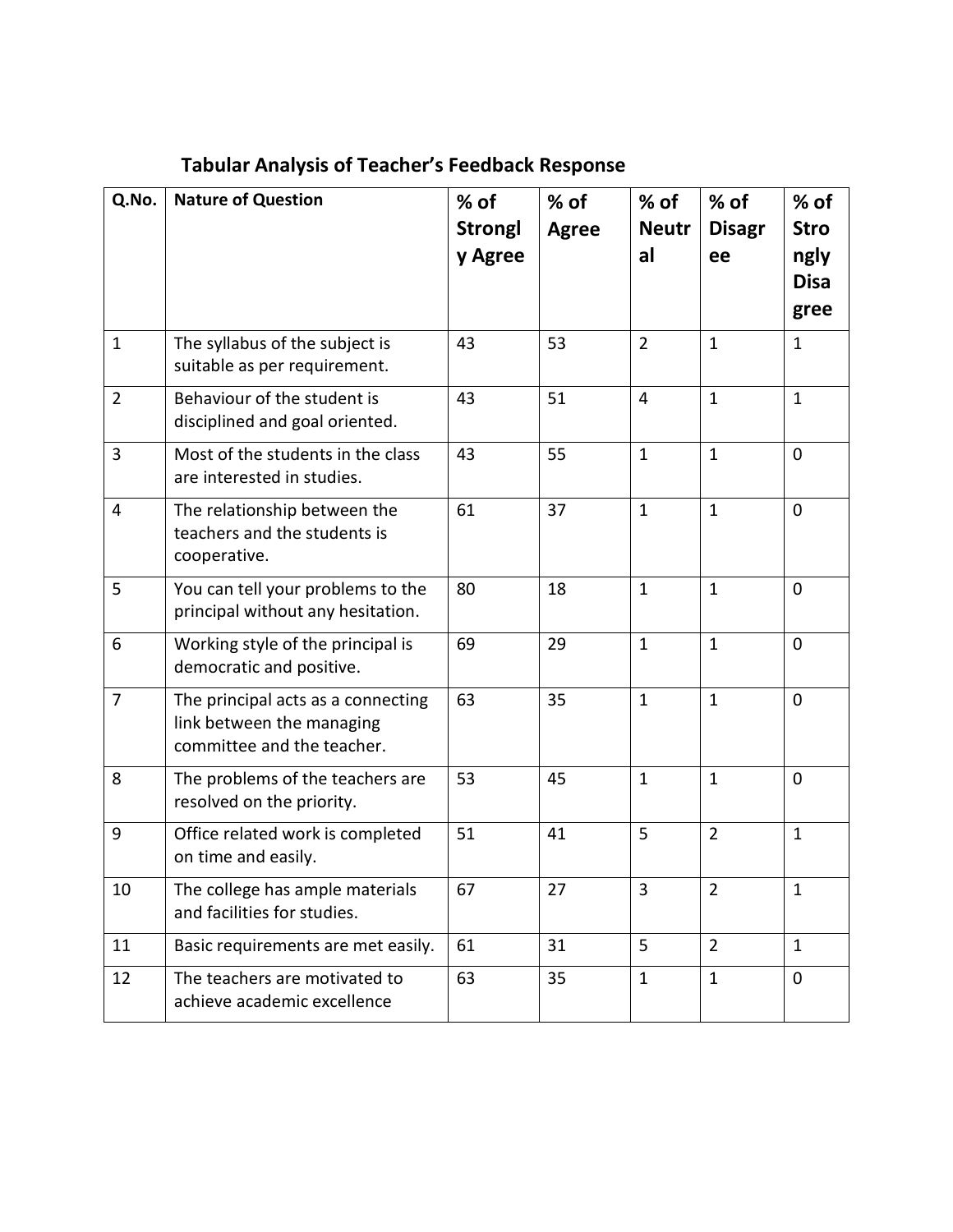| Q.No.          | <b>Strongly</b><br>Disagree (%) | Disagree(%)    | Neutral(%)     | Agree(%) | <b>Strongly</b><br>Agree(%) |
|----------------|---------------------------------|----------------|----------------|----------|-----------------------------|
| $\mathbf{1}$   | $\mathbf{1}$                    | $\mathbf{1}$   | $\overline{2}$ | 53       | 43                          |
| $\overline{2}$ | $\mathbf{1}$                    | $\mathbf{1}$   | 4              | 51       | 43                          |
| 3              | $\mathbf 0$                     | 1              | 1              | 55       | 43                          |
| 4              | $\mathbf 0$                     | 1              | 1              | 37       | 61                          |
| 5              | 0                               | $\mathbf{1}$   | $\mathbf{1}$   | 18       | 80                          |
| 6              | $\mathbf 0$                     | 1              | 1              | 29       | 69                          |
| 7              | $\mathbf 0$                     | 1              | 1              | 35       | 63                          |
| 8              | $\overline{0}$                  | 1              | 1              | 45       | 53                          |
| 9              | $\mathbf{1}$                    | $\overline{2}$ | 5              | 41       | 51                          |
| 10             | 1                               | $\overline{2}$ | 3              | 27       | 67                          |
| 11             | $\mathbf{1}$                    | $\overline{2}$ | 5              | 31       | 61                          |
| 12             | 0                               | $\mathbf{1}$   | $\mathbf{1}$   | 35       | 63                          |

# **Graphical Analysis of Teacher's Feedback Response :**